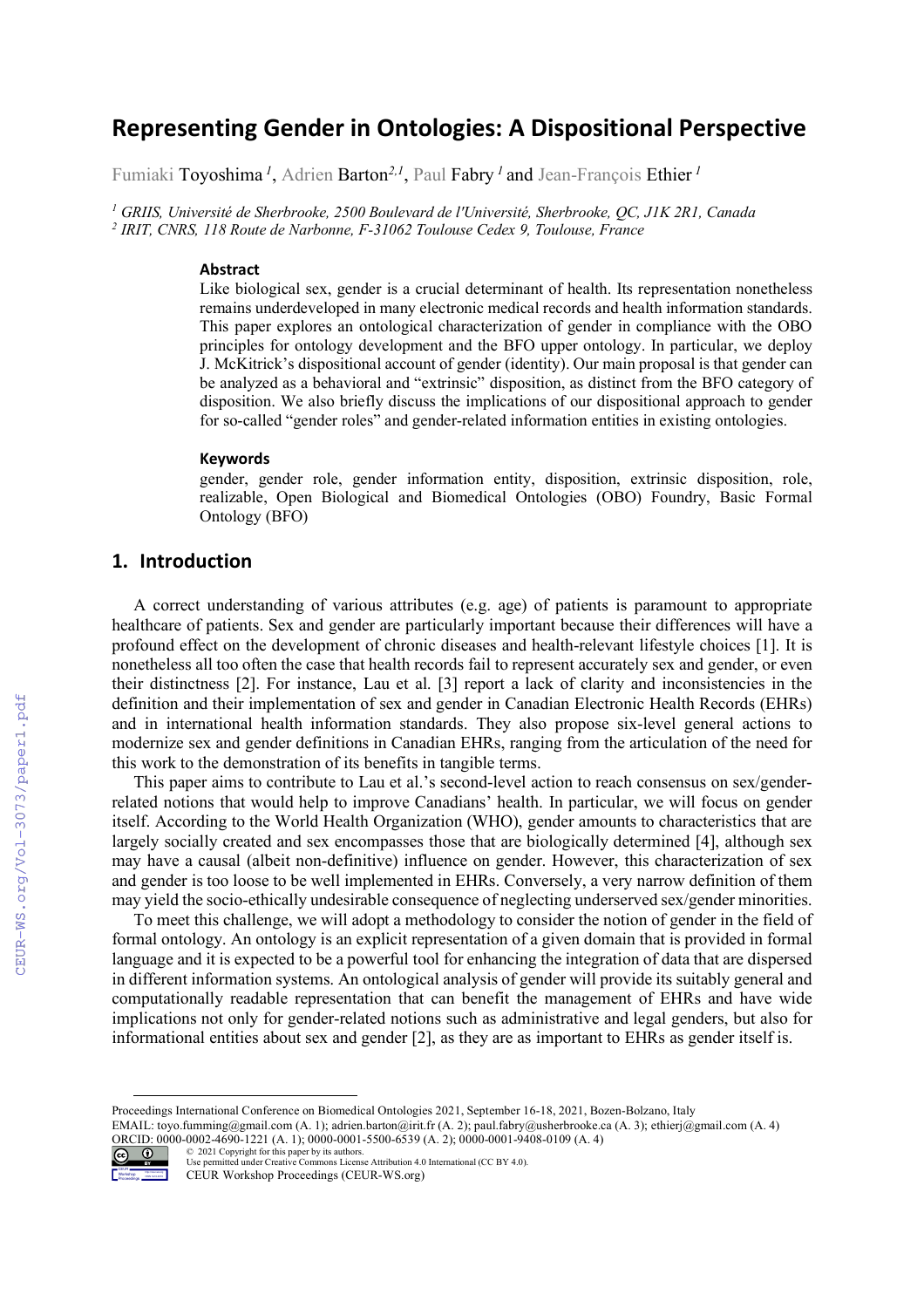The paper is organized as follows. Section 2 adumbrates the role of ontologies in the context of medical informatics. Section 3 introduces state-of-the-art philosophical theories of gender, especially its dispositional account elaborated by McKitrick [5]. Section 4 develops our McKitrick-inspired dispositional representation of gender in ontologies. Section 5 is devoted to a brief discussion. Section 6 concludes the paper with some remarks on future work.

### **2. Ontologies in Medical Informatics**

In recent years, considerable effort has been invested to leverage an increasing amount of data and information that are obtained from clinical encounter. However, it remains a thorny issue to ensure the interoperability among different data sources (e.g. databases) that are employed by different medical institutes. One traditional solution to this problem is to build a so-called "data warehouse" into which variegated data sources can be integrated. This approach is nonetheless severely limited by distinct regular and legal frameworks across institutes and countries as well as by its failure to optimize clinical decision support owing to delayed data generation and delivery.

Another recent proposal is to create a "central data model" [6] onto which local data source models can be mapped and which supports query expression. This "mediation approach" [7] to data has the advantage of enabling data transmission only when it is needed and allowed by the local data source curator, so that each data source can preserve its own terminology and structure. One tool that can serve as such a central data model is an ontology: the kind of machine-readable representation of the entities and their relations in a given domain which is formalized in some logical language.

To be utilized as central data models, biomedical ontologies need to be developed in a mutually consistent way. To achieve this goal, for instance, the Open Biological and Biomedical Ontologies (OBO) Foundry [8] provides a set of methodological principles that would be useful for coordinating ontologies to facilitate biomedical data integration: for instance, the Aristotelian method for defining terms [9]. One noteworthy requirement of OBO ontologies (by which we mean ontologies following the OBO principles) is the usage of some upper ontology: an ontology that deals with the most general categories and relations of reality (e.g. time, objects, properties, processes, and the part-whole relation) and that would help to construct intercommunicable domain ontologies. In point of fact, many OBO ontologies are built upon Basic Formal Ontology (BFO) [10]. BFO is an upper ontology motivated by a scientific perspective on what exists in reality [11] and it is recognized by the International Standards Organization (ISO/IEC PRF 21838-2.2). As is illustrated by the fact that upper ontologies are entwined with such philosophical notions as time, an important field called "formal ontology" is an interdisciplinary intersection at which philosophers, linguists, cognitive scientists, and computer scientists collaborate.

We will below explore an ontological representation of gender in alignment with the OBO and BFO frameworks. As a preliminary to this task, we will provide a brief overview of philosophical theories of gender and delineate McKitrick's [5] dispositional account of gender because it is expected to accommodate sexual and gender minorities, who may have special needs of healthcare.

## **3. Theories of Gender 3.1. A Brief Overview**

The notion of gender is traditionally closely associated with sex. For that matter, it is a long-standing practice to lump sex and gender together based on a discrete single binary classification in existing Canadian EHRs [3]. However, it is nowadays an established view that they should be sharply distinguished, and that the words "man" and "woman" should be used to refer to people of a specific gender rather than to people of a specific sex. The categorization must also go beyond the sole manwoman dichotomy, as evidenced by non-binary people who do not identify themselves as women nor as men. Note that, while recognizing that both sex and gender are so complex and multifaceted, we will sometimes appeal to the very rough binary gender distinction (man/woman and masculinity/femininity) merely for expository purposes. But what is gender? A number of different answers to this question have been proposed, especially since de Beauvoir's [12] feminist theorizing upon sex and gender. In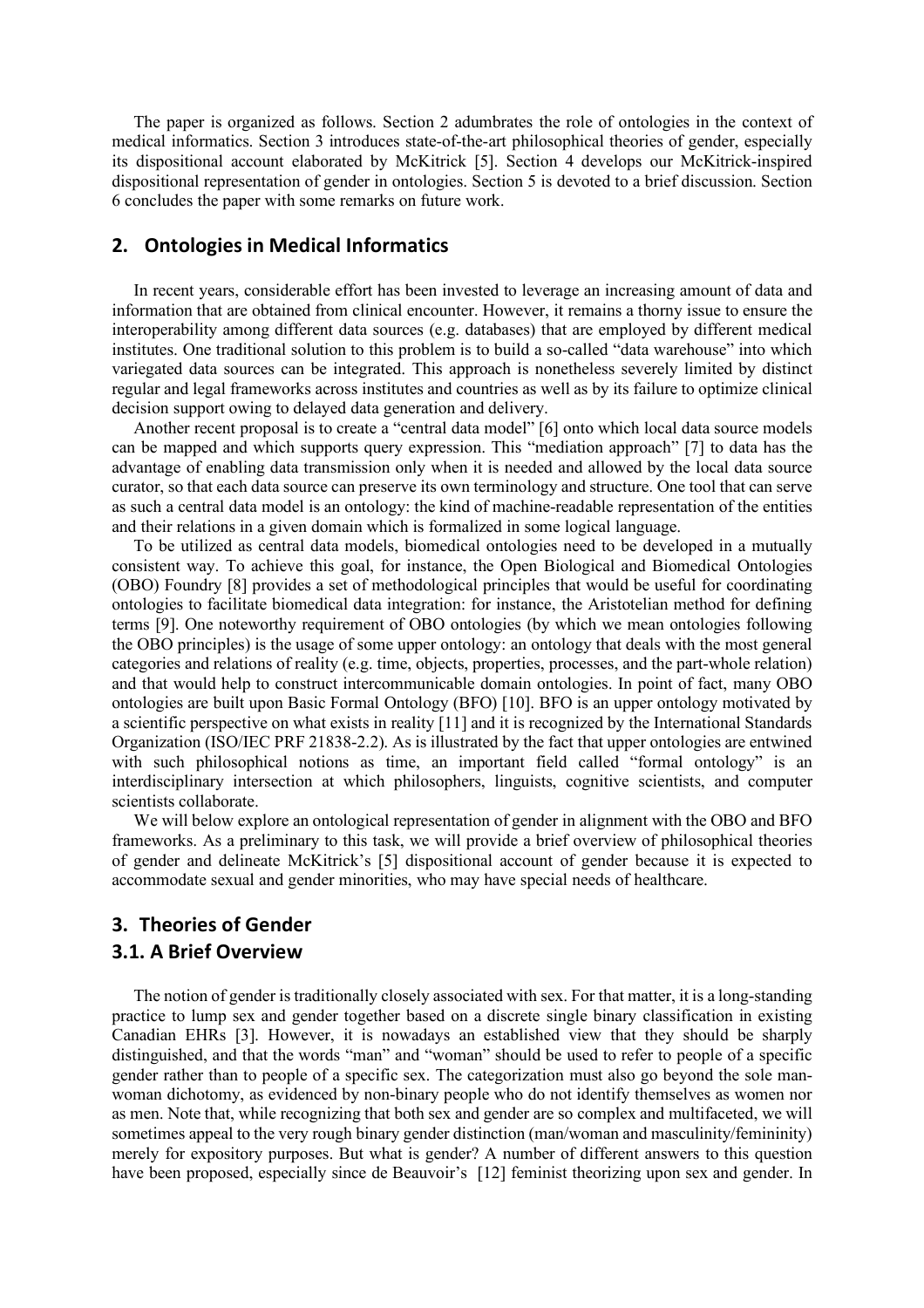the interests of space, we will briefly present Haslanger's [13] account of gender, as it is arguably one of the most influential theoretical works on gender.

According to Haslanger [13], gender is a socially constructed category. Following Beauvoir's slogan "gender is the social meaning of sex", she defines men and women in a broad social structure of privilege and subordination, respectively:

[A subject/person] S is a woman (resp. man) iff:

(i) S is regularly and for the most part observed or imagined to have certain bodily features presumed to be evidence of a female's (resp. male's) biological role in reproduction;

(ii) that S has these features marks S within the dominant ideology of S's society as someone who ought to occupy certain kinds of social position that are in fact subordinate (resp. privileged) (and so motivates and justifies S's occupying such a position); and

(iii) the fact that S satisfies (i) and (ii) plays a role in S's systematic subordination (resp. privilege), that is, *along some dimension*, S's social position is oppressive (resp. privileged), and S's satisfying (i) and (ii) plays a role in that dimension of subordination (resp. privilege). ([13], p. 234)

At the core of her definition of gender is that "woman" (resp. "man") refers to a category of people who are given a subordinate (resp. privileged) social position owing to the fact that they are *regarded* as having certain bodily features associated with a female (resp. male's) reproductive role.

Leaving examination of Haslanger's theory for the next subsection, we remark that her account of gender has led to a wide variety of contemporary approaches to gender. Being strongly influenced by Haslanger, for instance, Ásta [14] develops a "conferralist framework" for social categories/properties (including gender): a social property of an individual means a property that is conferred on the individual by others in a context, by which she means a social status consisting in constraints on and enablements to the individual's behavior in that context. By conferring social properties, people are attempting to track a "base property" of the individual such that they think the individual possesses it, regardless of the truth. For Ásta, gender is a social property and examples of its related base properties include roles in biological reproduction and in societal organizations of various kinds, sexual engagement, bodily presentation, preparation of goods at family gatherings, and self-identification.

### **3.2. J. McKitrick's Dispositional Account of Gender**

We gave a concise overview of philosophy of gender by presenting Haslanger's [13] and Ásta's [14] theories. It may be admitted that these two accounts are more or less useful for some goals, as Haslanger's project intends to fight for social justice. It is nonetheless questionable whether they provide a suitable theoretical basis for gender representation in clinical practice. To see this, let us take McKitrick's [5] example of gender dysphoria. According to a guideline [15] for standards of care for transgender people, gender dysphoria refers to discomfort or distress that is caused by a discrepancy between a person's gender identity and that person's sex at birth. Imagine that Sam has a biologically male body, plays a masculine social role (e.g. of dressing masculinity-demonstrating clothes in her society), and is long thought to be a man in her society. However, she suffers in silence from this situation and identifies herself inwardly as a woman. It is doubtful whether Sam's inner gender can be accounted for within the scope of Haslanger's and Ásta's very socially oriented accounts of gender.

From a medical point of view, the kind of gender formalization that we are seeking should be helpful in providing psychological and clinical care of the person Sam with gender dysphoria, so that she will overcome a variety of difficulties that are associated with her gender identity and expression. Haslanger's and Ásta's definitions of gender may be unfit for this purpose, however, because these definitions conceptualize gender purely in terms of how an individual is observed by others in a certain context and they are lacking in consideration of subjective and psychological aspects of gender. More generally, they may fail to explain the distinctive inward aspect of gender. On Haslanger's account, for instance, we would have no man/woman distinction in a completely gender-equal society.

Accordingly, we will need a more descriptive and less value-laden theory of gender that can be utilized for gender representation in medical data records. Let us now introduce McKitrick's [5] dispositional account of gender because it can be used to satisfy a need for gender representation in the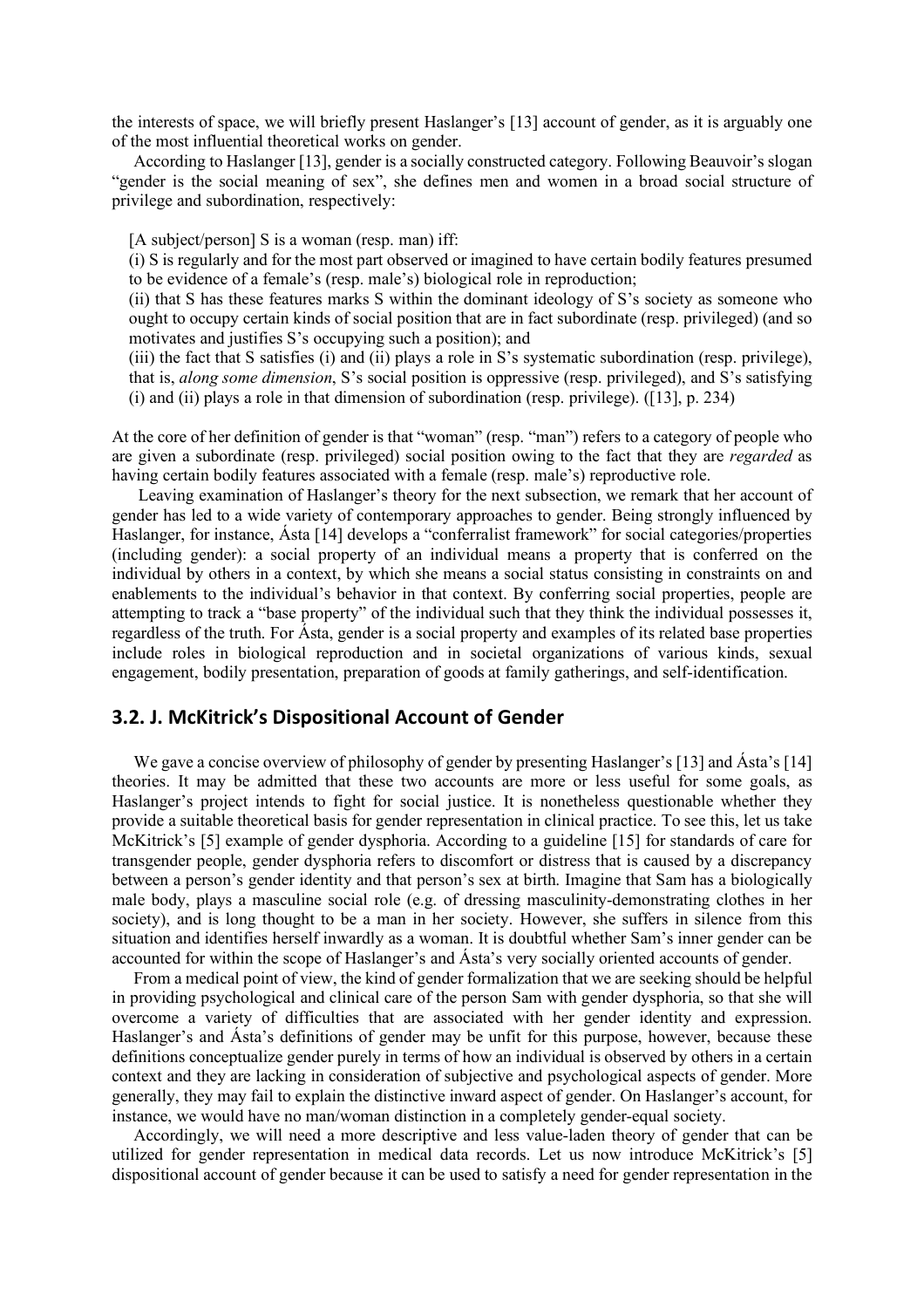clinical field. First of all, she argues in favor of the (albeit rough) distinction between a *gender role* and *gender (identity)*, thereby saying that Haslanger's and Ásta's approaches are about gender roles, but not about gender. In our understanding, the difference between gender roles and gender can be illustrated with Sam's masculine social role and her inner feminine gender, respectively. It nonetheless requires close scrutiny how gender is to be distinguished from gender roles in ontologies. We will briefly address this issue in Section 0 by discussing the term "gender role" that is defined in the OBO- and BFO-based Ontology of Medically Related Social Entities (OMRSE) [16].

McKitrick investigates gender, while taking a cue from Butler's [17] "performative account" of gender. For Butler, gender is a matter of a pattern of behaviors in a certain context: for instance, a person's patterns of dress, posture, and speech are not *expressions* of the person's gender, but are instead *constitutive* of being gendered. On the one hand, Butler's theory implies (as with Haslanger's and Ásta's) that gender is socially relative to some extent because it depends partially on social convention whether a pattern of behaviors qualify as masculine or feminine. On the other hand, it explicitly intends to ensure (*pace* Haslanger and Ásta) the possibility that the behaviors that constitutes one's gender can construct one's identity at the same time.

McKitrick's dispositional account of gender can be seen as a further development of Butler's performative one, as McKitrick has some concerns as to Butler's account. For instance, a person does not cease to be gendered even when the person is not behaving in a gender-specific way or is not behaving at all. Furthermore, one could be a woman (resp. a man) while exhibiting patterns of masculine (resp. feminine) behavior for a prolonged period of time, as is illustrated by the transgender person Sam. Taking these possibilities into consideration, she suggests that gender should be a *disposition* to behave in a certain way in a certain context, rather than actually behaving currently in such a way.

To explain dispositions in more detail, she offers "five marks of dispositionality", namely jointly sufficient (but not individually necessary) conditions for dispositionality. That is to say, a property (particular) is a disposition if it:

- 1. has some characteristic manifestation M [type-level entity];
- 2. is such that some circumstance C [type-level entity] will trigger manifestation M;
- 3. can be possessed without manifestation M occurring;
- 4. is instantiated by things of which a conditional of the form "if it were subject to circumstance
- C, it would exhibit manifestation M" is generally true; and

5. can be accurately characterized with an expression of the form "the disposition to produce manifestation M in circumstance C". ([18], p. 2)

To take a canonical example, fragility is a disposition because (1) it has a characteristic manifestation of breaking, (2) it will be triggered when its bearer is pressed with force, (3) it can be possessed without the occurrence of breaking, (4) it is borne, for example, by this glass such that "If the fragility is subject to the circumstance in which the glass is pressed with force, then it would exhibit the manifestation of the breaking of the glass" is generally true, and (5) it can be accurately characterized with an expression of the form "the disposition to break when pressed with force".

Based on this understanding of dispositions, she roughly presents her dispositional theory of gender as follows:

[A person] x is gender G [e.g. "feminine", "masculine"] iff:

x has (sufficiently many, sufficiently strong) [particular] dispositions  $D_1...D_n$  to behave in ways  $B_1...B_n$  [which are particular behaviors] in [particular] situations  $S_1...S_n$ , and

the relevant social group considers behaving in ways  $B_1 \dots B_n$  in situations  $S_1 \dots S_n$  to be G.

([5], p. 2581)

Note that this formulation may at best elucidate the notion of gender instead of defining it explicitly because the term "be gender G" figures in the left and right hands of the formulation. To illustrate this dispositional approach to gender with our driving example, Sam is feminine in virtue of the fact that she has many dispositions that can be realized in her behaviors that are considered feminine by a social group to which she belongs and that are all together strong enough to construct her identity. Examples of such dispositions include Sam's disposition to be manifested in her behavior of wearing a pink silk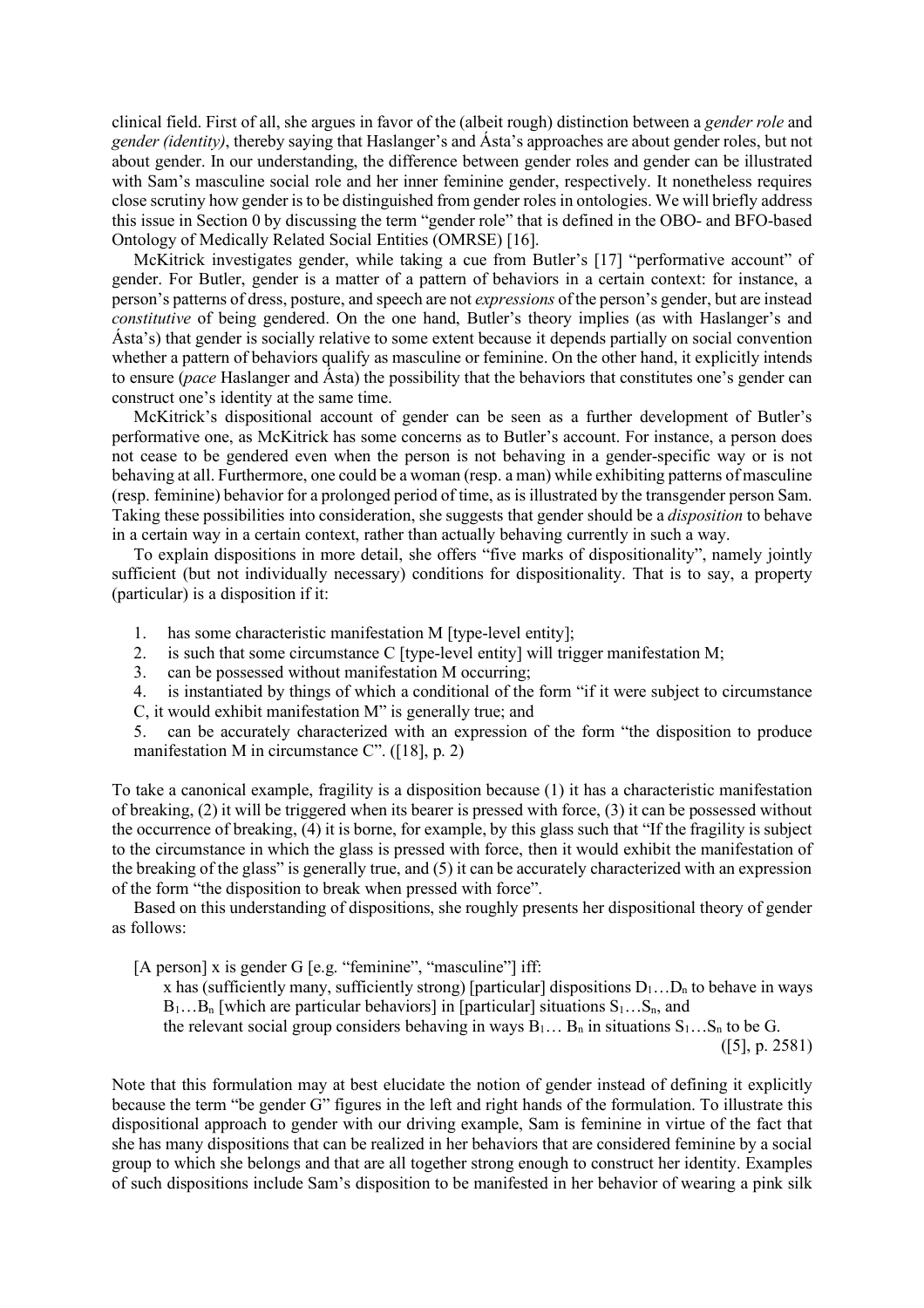dress which her social group takes to be feminine. We will delve into these dispositions to be manifested in gendered behaviors in Section 0.

Quite importantly, this claim implies that dispositions that constitute gender would be extrinsic. It is a prevailing orthodoxy that dispositions are intrinsic. The distinction between intrinsic and extrinsic properties is notoriously difficult to define explicitly, but the basic idea is that a property (instance) is *intrinsic* if it (exists and) inheres in its bearer purely in virtue of the way the bearer is and it is *extrinsic* otherwise, *scilicet* if it (exists and) inheres in its bearer (at least partly) in virtue of the way the world that is external to the bearer is [19]. The fragility of this glass is intrinsic because the glass is fragile under any external circumstances (even when packed in a bubble wrap), for instance. In contrast, an individual's gender is a cluster of behavioral dispositions the nature of whose manifestations (i.e. the bearer's behaviors) is (partly) determined by other members of a social group to which the individual belongs (see Section 0 for more details).

Finally, McKitrick's dispositional view of gender will have some interesting and perhaps also controversial consequences. First of all, it implies that one can have multiple genders (e.g. if one has both dispositions to act in ways deemed as masculine by a certain social group and dispositions to act in ways deemed as feminine by the same social group) and one can have different genders in different contexts (e.g. if one has dispositions to act in ways that are deemed masculine by a social group and feminine by another social group). In addition, a social group can be wrong about a person's gender if its members do not know enough about the person's behavioral dispositions: for example, when the social group makes false assumptions about them based on the person's physical appearances. Therefore, her approach to gender can recognize there being a discrepancy (as exemplified by Sam) between the appearance and the reality of gender.

Moreover, this dispositional account of gender does not exclude the possibility that a person can be wrong about his or her own gender. Interestingly enough, McKitrick says that this possibility is implicitly acknowledged by the aforesaid guideline [15] for standards of care for transgender people. The guideline says that one of the minimum criteria for adolescents with gender dysphoria to receive puberty-suppressing hormones is: "The adolescent has demonstrated a long-lasting and intense pattern of gender nonconformity or gender dysphoria (whether suppressed or expressed)" (ibid., p. 19). McKitrick explains: "The expressed purpose of this measure is to ensure that the individual is correct about their own gender identity before making any irreversible changes to their body" ([5], p. 2582). For according to the guideline: "Health professionals can assist gender dysphoric individuals with *affirming their gender identity* (…) and making decisions about medical treatment options for alleviating gender dysphoria" ([15], p. 9, emphasis added). Table 1 provides a brief comparison between Haslanger's [13] feminist and McKitrick's [5] dispositional approaches to gender.

**Table 1**

Comparison between Haslanger's [13] and McKitrick's [5] theories of gender

| Theory of gender       | Haslanger's feminist theory                                                                                                                                                                                              | McKitrick's dispositional theory                                                                                                                                                                                           |
|------------------------|--------------------------------------------------------------------------------------------------------------------------------------------------------------------------------------------------------------------------|----------------------------------------------------------------------------------------------------------------------------------------------------------------------------------------------------------------------------|
| <b>Basic idea</b>      | Gender is a category of people who<br>are given a social position (e.g.                                                                                                                                                  | Having a gender is a matter of having<br>extrinsic dispositions to behave                                                                                                                                                  |
| <b>Characteristics</b> | women in subordinate positions)<br>Developed with the polico-social<br>$\overline{\phantom{a}}$<br>aim of fighting for social justice<br>Focuses primarily on the social<br>$\overline{\phantom{a}}$<br>import of gender | in gendered-considered ways<br>Developed taking into account<br>$\overline{\phantom{a}}$<br>the subjective aspects of gender<br>Focuses on "gender identity"<br>$\qquad \qquad \blacksquare$<br>rather than "gender roles" |

## **4. Representing Gender in Ontologies 4.1. Gender as a Behavioral and "Extrinsic" Disposition**

We looked through some contemporary philosophical theories of gender (namely, Haslanger's [13] and Ásta's [14]) and put forward the idea that McKitrick's [5] dispositional account of gender can be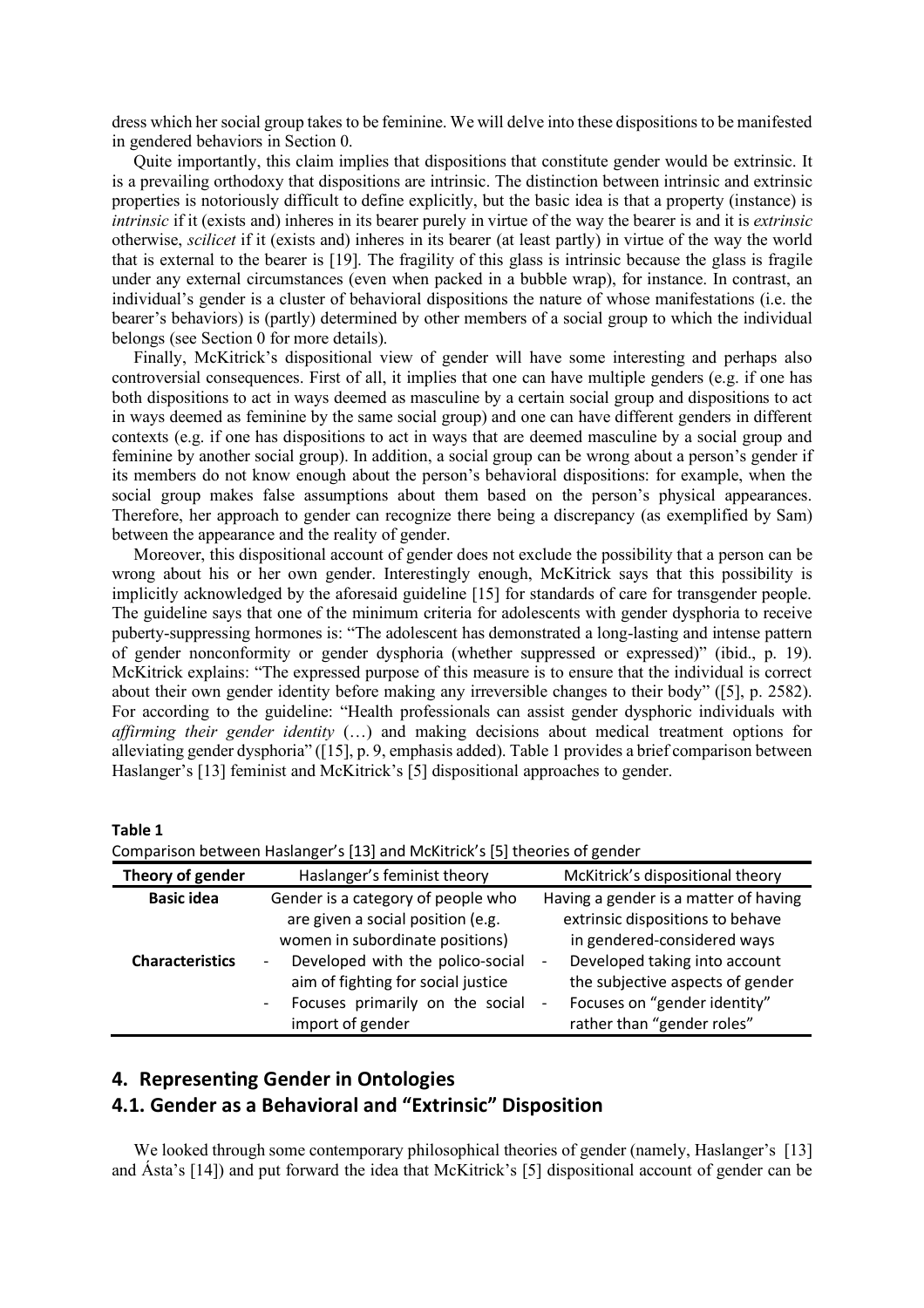effectively utilized for representing gender in information systems because it has the potential to contribute to appropriate medical care of transgender people, such as our imaginary person Sam with gender dysphoria. We will now consider a way of formalizing this dispositional approach to gender in accordance with the OBO and BFO ontologies. First and foremost, gender *per se* (as well as sex) has been scarcely meticulously analyzed in these frameworks. For instance, the Gender, Sex, and Sexual Orientation (GSSO) ontology [20] is an OBO-compliant ontology designed to collect and organize a large number of existing terms that pertains to gender, sex, and sexual orientation. As Fabry et al. [2] point out, however, the GSSO ontology is only partially aligned with BFO's foundational basis.

To explore an ontological representation of gender, we begin by explaining the basic structure of BFO. BFO has the top-level distinction between continuants and occurrents, the former being further divided into independent continuants and dependent continuants. Among dependent continuants are specifically dependent continuants, which depend (existentially) on at least one independent continuant. As for occurrents, we will focus on one of its subcategories, namely processes: occurrents that exist in time by occurring, have temporal parts, and depend on at least one independent continuant as participant. Two major subtypes of specifically dependent continuants are realizable entities (which will be detailed below) and qualities: specifically dependent continuants (e.g. color, shape, and mass) that do not require any further process in order to be realized.

A realizable entity is a specifically dependent continuant that inheres in some independent continuant and is of a type some instances of which are realized in processes of a correlated type. BFO identifies two direct subtypes of realizable entities, namely dispositions and roles. First of all, a role in BFO is: "a realizable entity that (1) exists because the bearer is in some special physical, social, or institutional set of circumstances in which the bearer does not have to be (optionality), and (2) is not such that, if this realizable entity ceases to exist, then the physical make-up of the bearer is thereby changed (external grounding)" ([10], pp. 99-100). Therefore, a role is an optional and externally grounded realizable entity. Suppose for instance that Mary is a student at the XYZ college. Mary has the role of being a student (which may be realized e.g. in a process of Mary's studying), for she happens to be in the XYZ college (optionality) and she does not undergo physical changes just because she ceases to be a student (externally grounded).

By contrast, a disposition in BFO is: "A realizable entity (…) that exists because of certain features of the physical makeup [material basis] of the independent continuant that is its bearer" ([10], p. 178). BFO also describes a disposition as an internally grounded realizable entity: if a disposition ceases to exist, then the physical make-up of the bearer is thereby changed. To use a classical example, the fragility of this glass can be realized in a process (realization) of breaking when it is pressed with force, it is based on some structured molecules (material basis) of the glass, and the glass is physically changed when it is no longer fragile (internally grounded).

One *prima facile* plausible way to formalize gender in McKitrick's fashion would be to classify it as a subtype of BFO:disposition, since she endorses its dispositional interpretation. According to Toyoshima et al. [21], however, this straightforward construal may be questionable because McKitrick's conception of dispositions would be wider than their BFO category. On McKitrick's account, gender is a cluster of what she calls "extrinsic dispositions" and she justifies this non-orthodox kind of dispositions on the grounds that they mesh with her five marks of dispositionality. However, BFO says that dispositions are internally grounded realizable entities (in the sense above explained). This stands in marked contrast with McKitrick's extrinsic dispositions because they are borne (at least partly) in connection with the world that is external to its bearer and they can cease to exist when the external world changes, even without the bearer's physical changes. In this sense, extrinsic dispositions can be taken to form a subtype of *externally grounded* realizable entities (just as roles are) in BFO.

To be concrete, consider the following two entities that both qualify as dispositions in McKitrick's flexible sense of the term:

- Sam's disposition  $\mathbf{d}_s^1$  to be realized in her behavior of wearing a pink silk dress;
- Sam's disposition  $d_s^2$  to be realized in her behavior of wearing a pink silk dress which is considered to be feminine in Sam's social group.

On the one hand,  $\mathbf{d}_s^1$  is intrinsic and it is a disposition in BFO because Sam can wear a pink silk dress independently of circumstances surrounding her. Note that the term "a pink silk dress" refers to *any*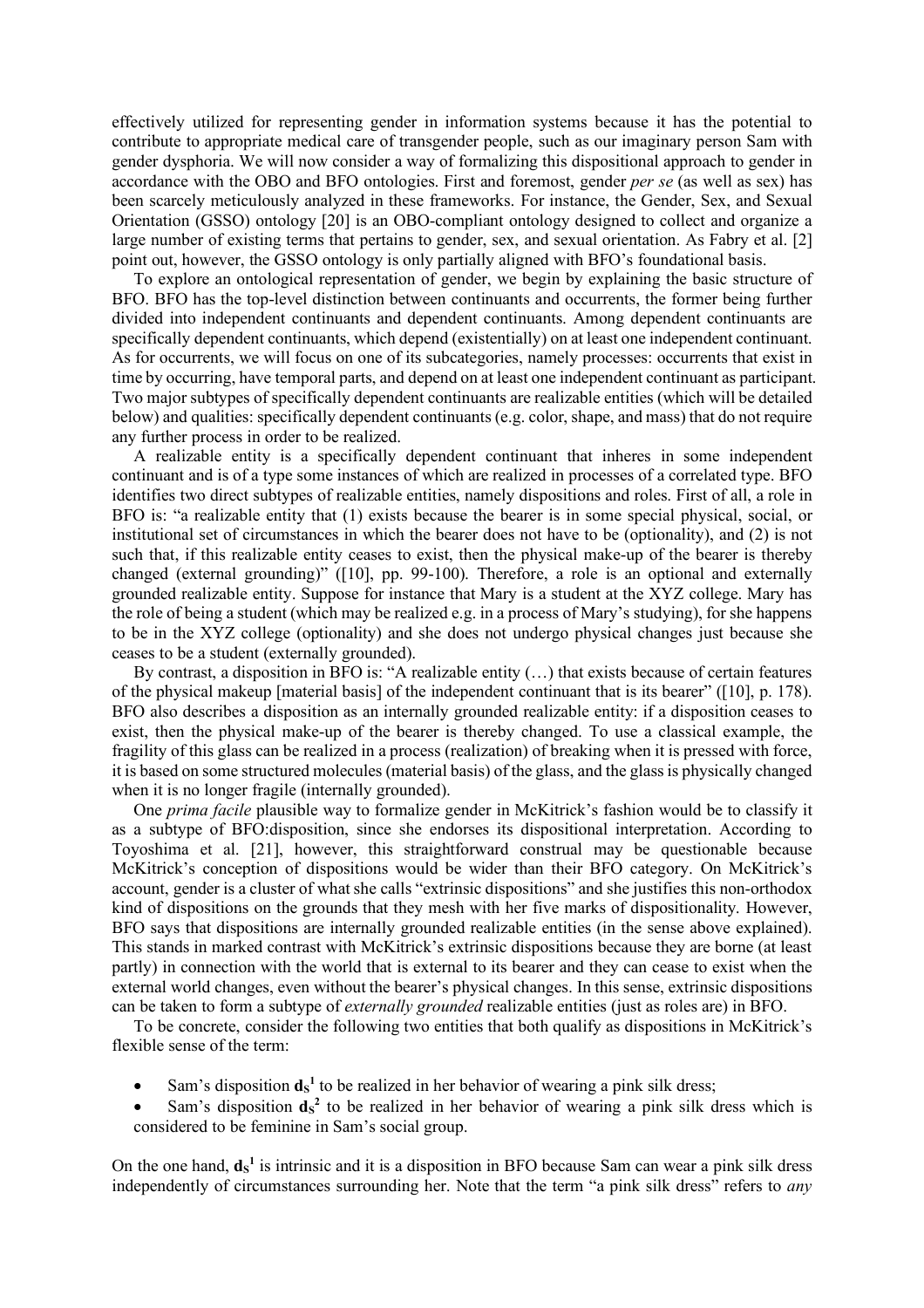instance of the type *Pink silk dress* (rather than *this particular* pink silk dress) and  $\mathbf{d_s}^1$  does not depend on a particular pink silk dress that would be external to Sam (if this were the case,  $\mathbf{d_s}^1$  would be extrinsic).

On the other hand,  $ds^2$  would be arguably better characterized as extrinsic. Consider first visibility, as it is a paradigmatic example of extrinsic dispositions [18]. Something is visible if it is disposed to be seen and the same thing might be visible to some perceivers, but not to others, e.g. when it emits wavelengths of light that can be perceived by certain kinds of creatures. This line of thought could justify the claim that visibility (which is the disposition to be seen) is extrinsic on the grounds that whether something is visible or not depends on who or what is looking at it. Certainly, this argument may not be very strong because the term "visible" would be polysemous. As McKitrick [18] further argues, however, its common usage (e.g. "The Eiffel tower will not be visible today") corresponds to the following rough counterfactual: "If a normal human perceiver looked towards something under *current* conditions, the perceiver would see it." Since the term "current" is indexical, the truth of this counterfactual is context-relative and visibility can be plausibly taken to be an extrinsic disposition (recall the fourth mark of dispositionality in Section 0).

These considerations in favor of the extrinsic view of visibility would serve to understand the present thesis that  $d_s^1$  is intrinsic but  $d_s^2$  is extrinsic. To be sure,  $d_s^1$  and  $d_s^2$  are both behavioral dispositions (namely, dispositions to be realized in behaviors of the bearer) and they are linked in the sense that every realization of  $d_s^2$  is a realization of  $d_s^1$ , but not *vice versa*. However,  $d_s^2$  can be realized in Sam's *feminine* behavior of wearing a pink silk dress and it is generally acknowledged that what counts as feminine, or as gendered for that matter, is at least partially socially determined. Just as being seen is relative to perceivers, so a person's gendered behaviors are relative to the social convention of a community a member of which the person is. Thus, just as visibility (which is the disposition to be seen) is extrinsic, so are dispositions  $(e.g. ds^2)$  to behave in ways that are regarded as gendered.

McKitrick [18] makes a further point to strengthen the argument that dispositions to behave in gendered ways (which we will call "gendered behavioral dispositions" for simplicity) are extrinsic. First, the fact that certain behaviors count as gendered can causally impact the way people are disposed to engage in them. For example, some people in Sam's social group may avoid wearing a pink silk dress because they do not want to be considered feminine. This could imply that gendered behavioral dispositions are *bona fide* dispositions. For dispositions in McKitrick's broad sense of the term and realizable entities in BFO largely overlap each other and they are both generally characterized by their causal relevance to their realizations (see Toyoshima et al.'s [21] detailed discussion), gendered behaviors have the sort of causal import that does emanate from being considered gendered, and the causal import of gendered behavioral dispositions is determined in connection with that of gendered behaviors. We will henceforth employ the term "gendered behavioral disposition" to refer to a subtype of extrinsic dispositions.

At the same time, it will be important to articulate the relationship between gendered behavioral dispositions (e.g.  $d_s^2$ ) which are extrinsic and ordinary behavioral dispositions (e.g.  $d_s^1$ ) which are intrinsic. We will call the latter dispositions "intrinsic behavioral dispositions". Following Williams [22], we can think that an extrinsic disposition of something *relies* (existentially) *on* [21] some intrinsic disposition ("intrinsic dependee") of the bearer in the sense that without the latter, the former would cease to exist. To illustrate this,  $d_s^1$  is an intrinsic dependee of  $d_s^2$  and this entails that every realization of  $ds^2$  is a realization of  $ds^1$ , but not *vice versa*. Generally speaking, every gendered behavioral disposition has as intrinsic dependee some intrinsic behavioral disposition.

To recapitulate, we propose the following textual definition of gender in alignment with McKitrick's [5] formulation of gender (see Section 0) and the OBO principle about definition creation:

gender  $=_{def.}$  An extrinsic disposition (i) to be realized in behaviors of the bearer that are considered gendered by a social group to which the bearer belongs and (ii) that is strong enough to construct the bearer's identity.

It should be underlined that, when located within the BFO framework, extrinsic dispositions (including gendered behavioral ones) would belong to a subtype of realizable entities that is disjoint from the BFO category of disposition (see Section 0 for a brief discussion on the subtle relationship between extrinsic dispositions and roles in BFO, especially between gendered behavioral dispositions and gender roles in the OMRSE).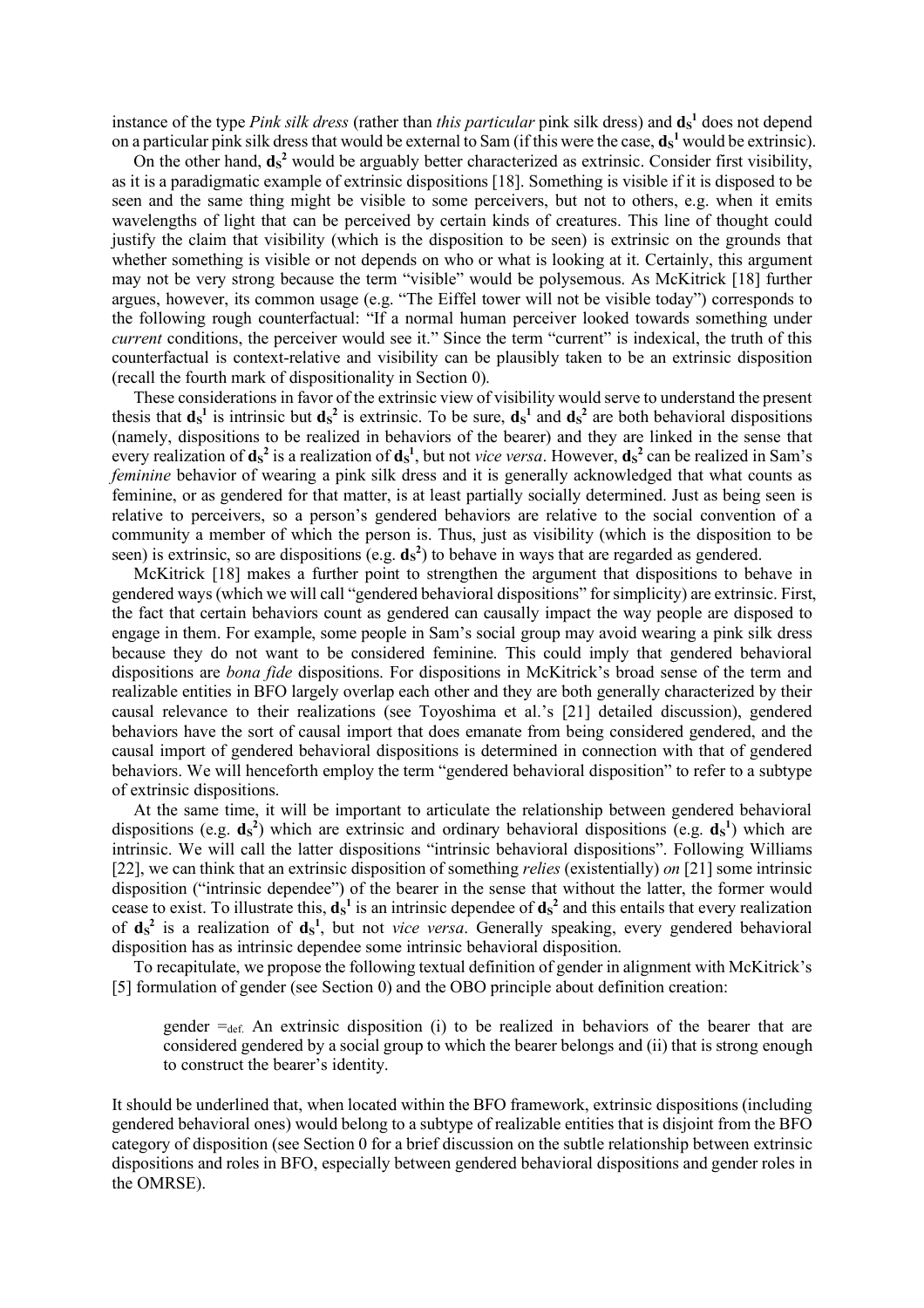One may suspect that this definition of gender is uninformative, for it seems to be circular because its definiens includes the term "gendered". First of all, even if circular definitions tend to be regarded as vicious, some of them can be appropriately benign. To take a canonical example, upper-level entity terms (e.g. "continuant" and "occurrent" in BFO) are hardly definable without circularity and they can be at best *elucidated* together with the examples to illustrate the entities to which they can apply (cf. [10], p. 89). This line of reasoning can also go for the definitions of some domain-specific entity terms such as "occurrent belief" [23][24] (a mental process of "taking something to be the case", which might be synonymous with "believing") and presumably "gender" because the significant socio-historical element of gender might possibly justify accounting for being gendered by being considered gendered.

In addition, it may be socio-ethically concerning to over-specify "gendered" in the definiens so as to avoid circularity. For instance, it may render the definition more informative to replace "gendered" by another term "masculine or feminine". As we said in Section 0, however, this binary categorization of gender is nowadays subject to criticism, as is witnessed by contemporary (e.g. feminism-inspired) social and political movements. Moreover, an "accurate" understanding of gender may change dramatically in the future. All these points being considered, we would have good reason to preserve the term "gendered" in the definition of "gender" that should ideally remain long unaltered in ontologies.

#### **4.2. Formal Representation**

We will provide a formal representation of gender in ontologies, especially the one in the Web Ontology Language (OWL) based on the Manchester Syntax [25]. To forestall confusion, we will write terms for instances and relations in bold and terms for classes in italic, respectively. Figure 1 provides an *is-a* hierarchy of important classes which are not necessarily mutually exclusive, including the ones extracted from existing ontologies such as BFO and the OMRSE (where a class *A* being a subclass of a class *B* implies all instances of *A* being instances of *B*). Table 2 lists predicates that represent binary relations with their informal explanation:

```
BFO:Independent continuant
    BFO:Object
            NCIBTaxon:Homo sapiens (http://purl.obolibrary.org/obo/NCBITaxon_9606)
                    Gender bearer
    BFO:Object aggregate
            Social group<sup>2</sup>
BFO:Specifically dependent continuant
    BFO:Realizable entity
            BFO:Disposition
                    Intrinsic disposition
                           Intrinsic behavioral disposition
            BFO:Role
                    OMRSE:Gender role
            Extrinsic disposition
                    Gender
                    Gendered behavioral disposition
BFO:Process
    GO:Behavior (http://purl.obolibrary.org/obo/GO_0007610)
            Gendered-considered behavior
```
**Figure 1**: An *is-a* hierarchy of relevant classes

<sup>&</sup>lt;sup>2</sup> The NCI Thesaurus OBO Edition (NCIT) has the class *Social group*, but it does not adhere strictly to the BFO framework and it is defined very narrowly as: "Individuals with whom time is shared outside of employment activities" (http://purl.obolibrary.org/obo/NCIT\_C18230). By the class *Social group*, we instead mean a subclass of the BFO class *Object aggregate* and leave its rigorous characterization (e.g. group agency [26]) for future work.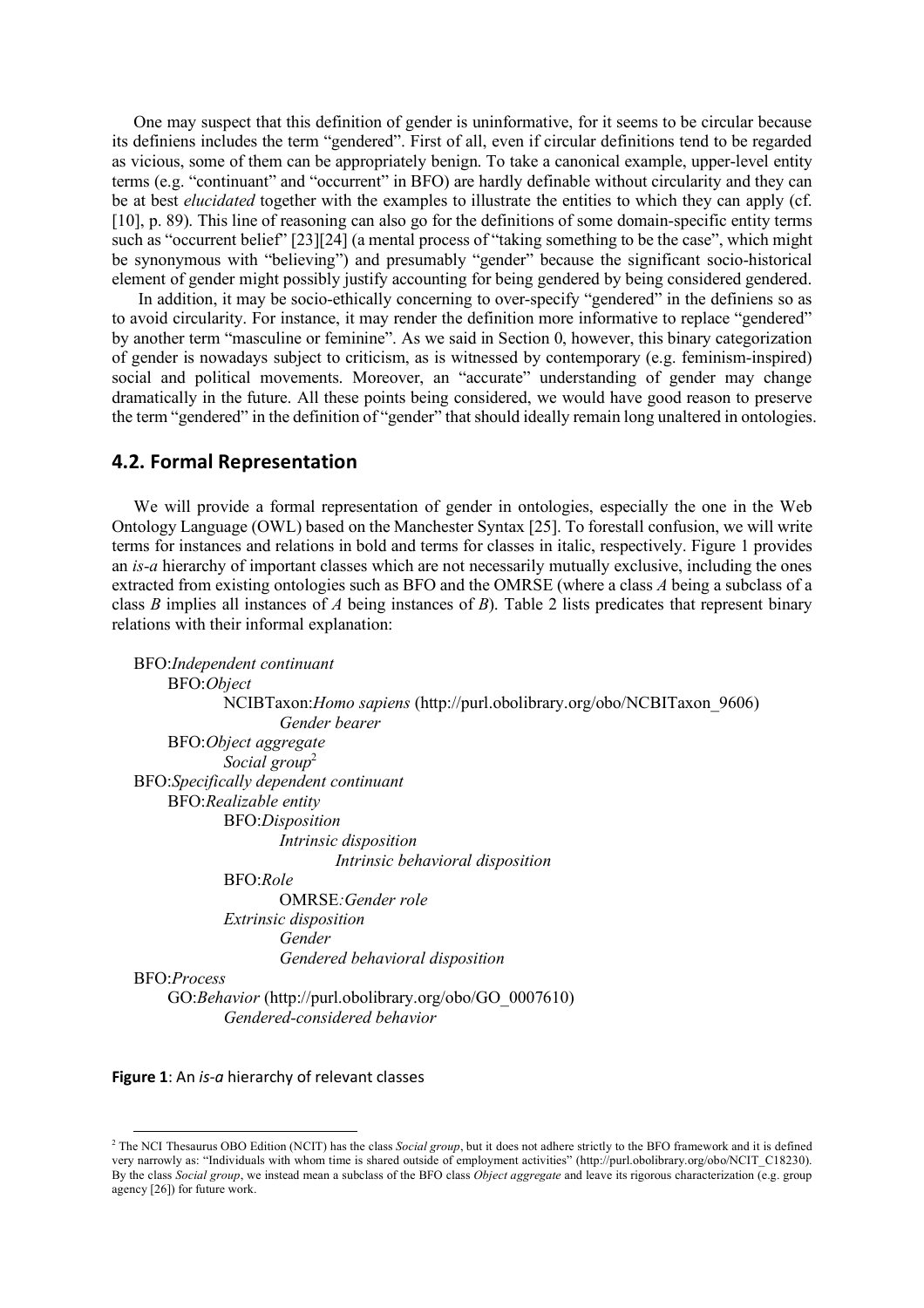**Table 2** Predicates for binary relations and their informal explanation

| <b>Relational predicate</b>  | <b>Informal explanation</b>                                 |
|------------------------------|-------------------------------------------------------------|
| bearer_of $(x,y)$ [10]       | x (independent continuant) is a bearer of                   |
|                              | y (specifically dependent continuant)                       |
| has mod-part $(x,y)$ [27]    | x (realizable entity) has as mod-part y (realizable entity) |
| member-part_of $(x,y)$ [10]  | x (object) is a member part of y (object aggregate)         |
| realized_in $(x,y)$ [28][29] | x (realizable entity) can be realized in y (process)        |
| relies on $(x,y)$ [21]       | x (extrinsic disposition) relies existentially on           |
|                              | y (intrinsic disposition)                                   |

(Note: The references therein mean prior work from which relations are imported, although the has mod-part and realized in relations are reinterpreted in our context.)

We begin by considering gendered behavioral dispositions because gender is roughly an aggregate of them, on our McKitrick-style view. We can define a gendered behavioral disposition as follows:

gendered behavioral disposition  $=_{def} A_n$  extrinsic disposition to be realized in behaviors of the bearer that are considered gendered by a social group to which the bearer belongs.

This definition can be formalized by introducing the class *Gendered considered behavior*:

*Gendered behavioral disposition* subClassOf [*Extrinsic disposition* and (**realized\_in** only *Gendered-considered behavior*)<sup>13</sup>

Furthermore, we argued that every gendered behavioral disposition has as intrinsic dependee some intrinsic behavioral disposition. We first give the following textual and logical definitions of an intrinsic behavioral disposition:

intrinsic behavioral disposition  $=_{def}$  An intrinsic disposition to be realized in behaviors of the **bearer** 

*Intrinsic behavioral disposition* subClassOf [*Intrinsic disposition* and (**realized\_in** only *Behavior*)]

Then, gendered behavioral dispositions can be linked with intrinsic behavioral dispositions through the **relies\_on** relation [21] as follows (e.g.  $ds^2$  **relies\_on**  $ds^1$ ):

*Gendered behavioral disposition* subClassOf (**relies\_on** some *Intrinsic Behavioral Disposition*)

Let us move onto gender. For example, Sam's gender (say  $g_S$ ) is an aggregate of many gendered behavioral dispositions (e.g.  $\mathbf{d_s}^2$ ) that construct together her feminine identity. We can specify the relationship between  $g_s$  and  $d_s^2$  in such a way that  $g_s$  has mod-part  $d_s^2$ . This claim can be supported by the observation that  $\mathbf{g}_s$  and  $\mathbf{d_s}^2$  satisfy the three axioms characterizing mod-parthood [27]:

- The bearer (i.e. Sam) of  $\mathbf{g}_s$  is an improper part of the bearer (i.e. Sam) of  $\mathbf{d_s}^2$ .
- **g**s is realized if and only if at least one of its mod-parts (e.g.  $ds^2$ ) is realized in this process.
- **g**s is triggered if and only if at least one of its mod-parts (e.g.  $ds^2$ ) is triggered by this process.

We can generalize the finding that " $\mathbf{g}_s$  **has\_mod-part**  $\mathbf{d_s}^2$ " to the following axiom about gender:

<sup>&</sup>lt;sup>3</sup> In this paper we utilize Röhl & Jansen's [28] account of the identity of dispositions, partly because it has the practical virtue of being representable in the OWL, where the universal restriction ("only") on classes is available. See, however, Barton et al.'s [29] criticism that this "ONLY theory" of dispositions would encounter the theoretical problem of "disposition multiplicativism" (by which they mean the arbitrary proliferation of dispositions) and their alternative "PARTHOOD framework" for dispositions, which can avoid disposition multiplicativism.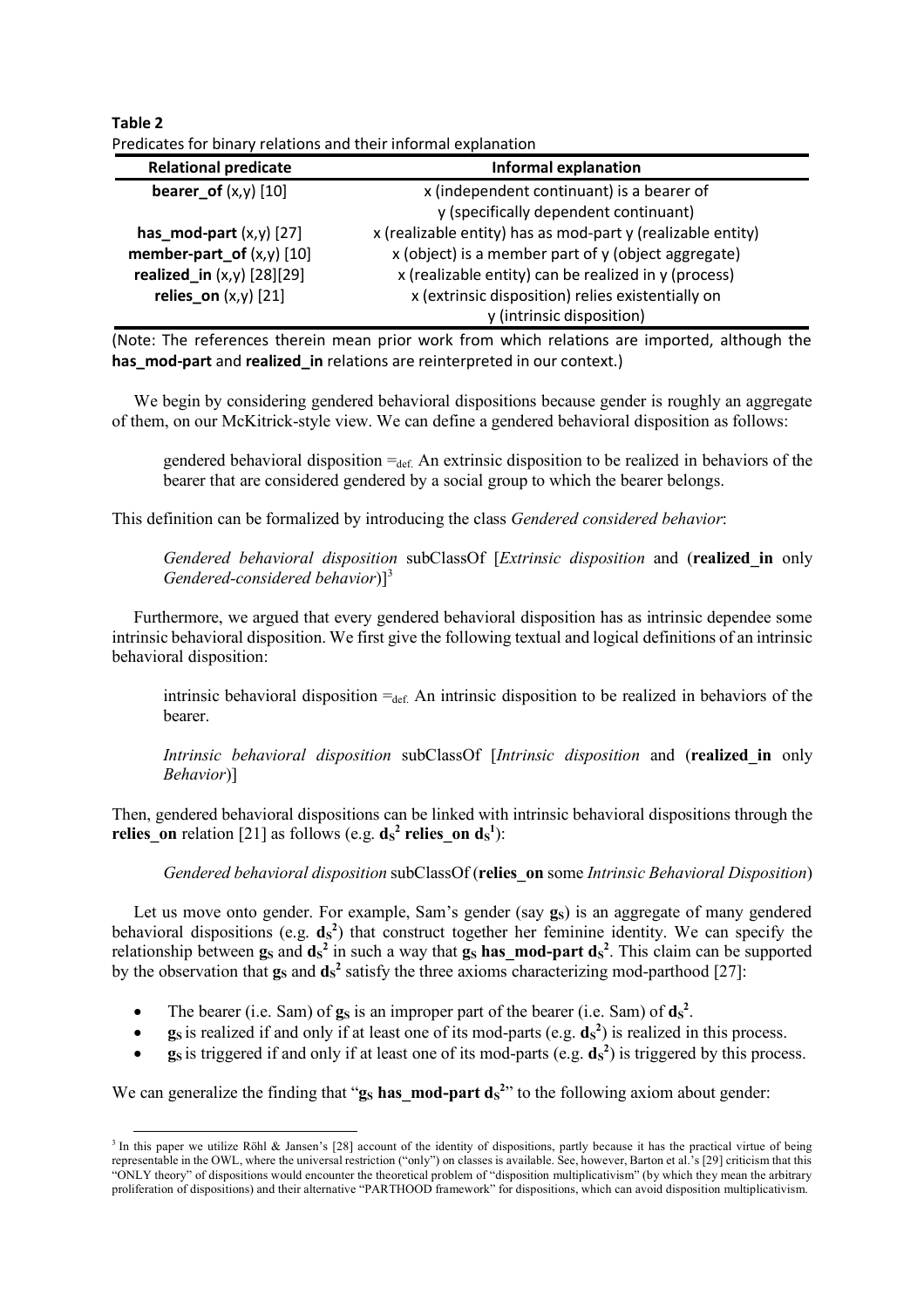*Gender* subClassOf [*Extrinsic disposition* and (**has\_mod-part** some *Gendered behavioral disposition*)]

Note that, while being subclasses of BFO:*Realizable entity*, both classes *Gendered behavioral disposition* and *Gender* are disjoint from BFO:*Disposition*.

Finally, we propose the class *Gender bearer* because it is useful for biomedical ontologies. For example, data about patients' gender can be managed in ontologies by creating this class. On our account, a gender bearer would be a human being that bears a gender and also a member part of a social group. These claims can be formally represented as follows:

*Gender bearer* subClassOf [*Homo sapiens* and (**bearer\_of** some *Gender*)] *Gender bearer* subClassOf (**member-part\_of** some *Social group*)

## **5. Discussion**

## **5.1. Gender Identity and Gender Roles**

The Ontology of Medically Related Social Entities (OMRSE) [16] defines the term "gender role" as follows:

gender role  $=_{def.} A$  human social role borne by a human being realized in behaviour which is considered socially appropriate for individuals of a specific sex in the context of a specific culture. (http://purl.obolibrary.org/obo/OMRSE\_00000007)

To illustrate this with our motivating example, Sam has a male sex and her gender role can be realized in a process of Sam going around in clothes that are considered as manly in her social group.

As we said in Section 0, McKitrick's [5] dispositional account of gender is motivated by her rough distinction between gender (identity) and gender roles. However, it may not be straightforward to distinguish sharply between gender in our proposal and gender roles in the OMRSE. Given the hypothesis that some roles in BFO can be seen as extrinsic dispositions [21], for example, it would be possible to think that (just as with gender) some gender roles are extrinsic dispositions that have as mod-part some gendered behavioral disposition(s), insofar as being "considered gendered" can involve being "considered socially appropriate for individuals of a specific sex" (despite potentially problematic socio-ethical implications of this assumption). This means that there is room for improvement of our characterization of gender, in particular regarding how to formalize the (ii) part of our definition of gender (see Section 0). It would nevertheless also imply that our idea of gendered behavioral dispositions may contribute to further clarification of the OMRSE notion of gender roles.

### **5.2. Linking Gender with Gender Information Entities**

We have so far focused on the very notion of gender. To optimally use the information in the medical records to support healthcare delivery, however, it is equally important to offer an ontological representation of informational entities that refer to sex and gender, such as the piece of information that is involved in the value "Man" filled in the field "gender" of a clinical document [2].

For instance, the OMRSE possesses the class *Gender identity information content entity* with the definition: "A social identity information content entity that is about whether some person identifies as some gender" (http://purl.obolibrary.org/obo/OMRSE\_00000209). At present, the OMRSE does not assert a specific axiom about this class. It is a subclass of the class *Information content entity* of the OBO-compliant Information Artifact Ontology (IAO) [30] and this IAO class is in turn a subclass of the BFO class *Generically dependent continuant*. Quite importantly, information content entities are defined as bearing the IAO:**is\_about** relation towards a portion of reality, although the notion of aboutness will warrant further clarification (see, for thoughts, Biccheri et al.'s [31] analysis of aboutness and Sanfilippo's [32] discussion on a general ontology of information entities).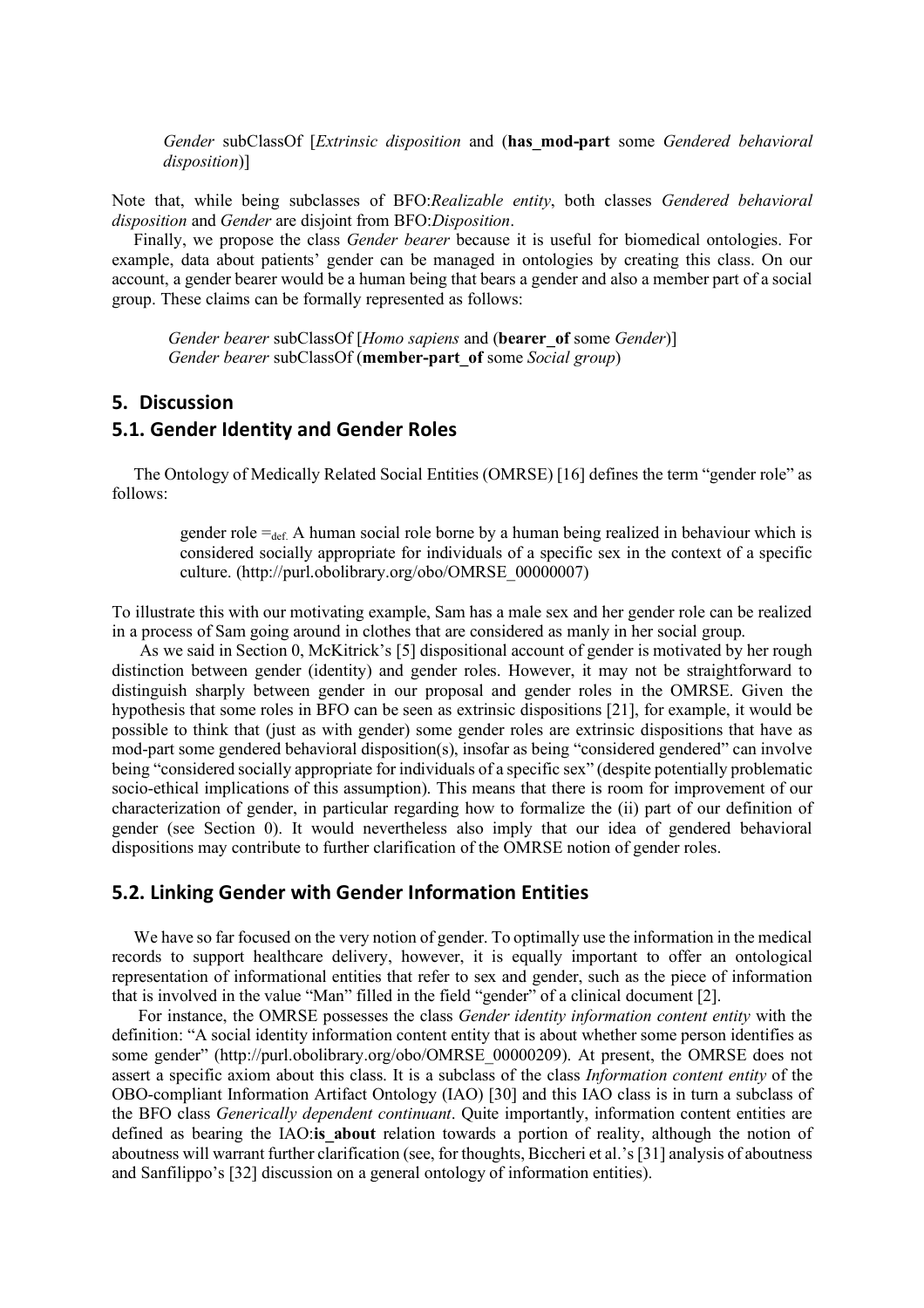Since we propose the textual and logical definitions of the class *Gender*, the following axiom can be provided with regard to the aforementioned OMRSE class:

#### *Gender identity information content entity* subClassOf (**is\_about** some *Gender*)

Note that we are interpretating the OMRSE term "gender identity" rigorously, but existing healthcare information systems may not distinguish sharply gender identity from gender roles and this could motivate the pragmatic creation of the class, say, *Gender identity or gender role information content entity* to deal with informational entities concerning gender identity and/or gender roles. Relatedly, it is interesting to remark that, taking into account the fact that many medical records do not distinguish between sex and gender, Fabry et al. [2] propose the class *Biological sex or gender identity information content entity* as a catch-all label that encompasses sex/gender-related information entities, and this class will be further clarified by our axiom because it is partially defined in terms of the OMRSE class *Gender identity information content entity*.

Moreover, our schema for representing gender can be extended to other social identities. McKitrick [5] considers an objection to her dispositional account of gender: it fails to explicate well what is special about gendered behaviors. She responds that this apparently problematic feature is an acceptable outcome partly because it arises in many other theories of gender, including Ásta's [14] and Butler's [17]. On the contrary, this discussion would indicate the interesting possibility that we may be able to analyze other social identity entities than gender in the same fashion. In the OMRSE, the parent class of the class *Gender identity information content entity* is *Social identity information content entity* (http://purl.obolibrary.org/obo/OMRSE\_00000204) and it has other subclasses such as *Ethnic identity information content entity*, *Racial identity information content entity,* and *Sexual orientation identity information content entity*. It will be a noteworthy line of inquiry to explore ethnic, racial and sexual orientation identities in a McKitrick-style dispositional way and to enrich a representation of related information content entities as found in the OMRSE.

### **6. Conclusion**

Sex and gender are prominent determinants of health and their accurate representation in medical records is vital to appropriate clinical decisions. In this paper, we adopted a methodology to provide a BFO/OBO-based analysis of gender and proposed the McKitrick[5]-style view that gender is a behavioral and extrinsic disposition, as distinct from the BFO category of disposition. We also brief discussed the term "gender role" in the OMRSE and gender-related informational entities.

In the future we plan to further our ontological representation of gender. To take one example, its elaboration will demand a systematic study of realizable entities in BFO [21], so that our notion of gender and the OMRSE class *Gender role* can be well demarcated. This task can comprise, for instance, the reconceptualization of the BFO categories of disposition and role *vis-à-vis* extrinsic dispositions. Careful consideration will be also required of what we exactly mean by the term "gendered" and various possible socio-ethical ramifications of the sex/gender-based classification of people. For pointers to this work, we allude to a direction of study (as touched upon by McKitrick [5]) to combine a dispositional account of gender with some elements of Haslanger[13]-style feminist theories and an endeavor to locate our proposal in a broader framework of social ontology [33].<sup>4</sup>

### **7. References**

- [1] K. Buchacz, et al. Disparities in prevalence of key chronic diseases by gender and race/ethnicity among antiretroviral-treated HIV-infected adults in the US. Antivir Ther. 2013;18(1):65-75.
- [2] P. Fabry, A. Barton, and J.-F. Ethier. An Ontology Representation of Sex and Gender Information. In: Proceedings of ICBO|ODLS 2020. CEUR Workshop Proceedings, vol. 2807;2020:O.1-5.
- [3] F. Lau, et al. An Environmental Scan of Sex and Gender in Electronic Health Records: Analysis of Public Information Sources. J Med Internet Res. 2020;22(11):e20050.

 <sup>4</sup> We thank three anonymous reviewers for their feedback. FT acknowledges financial support by the SPOR Canadian Data Platform (CIHR).